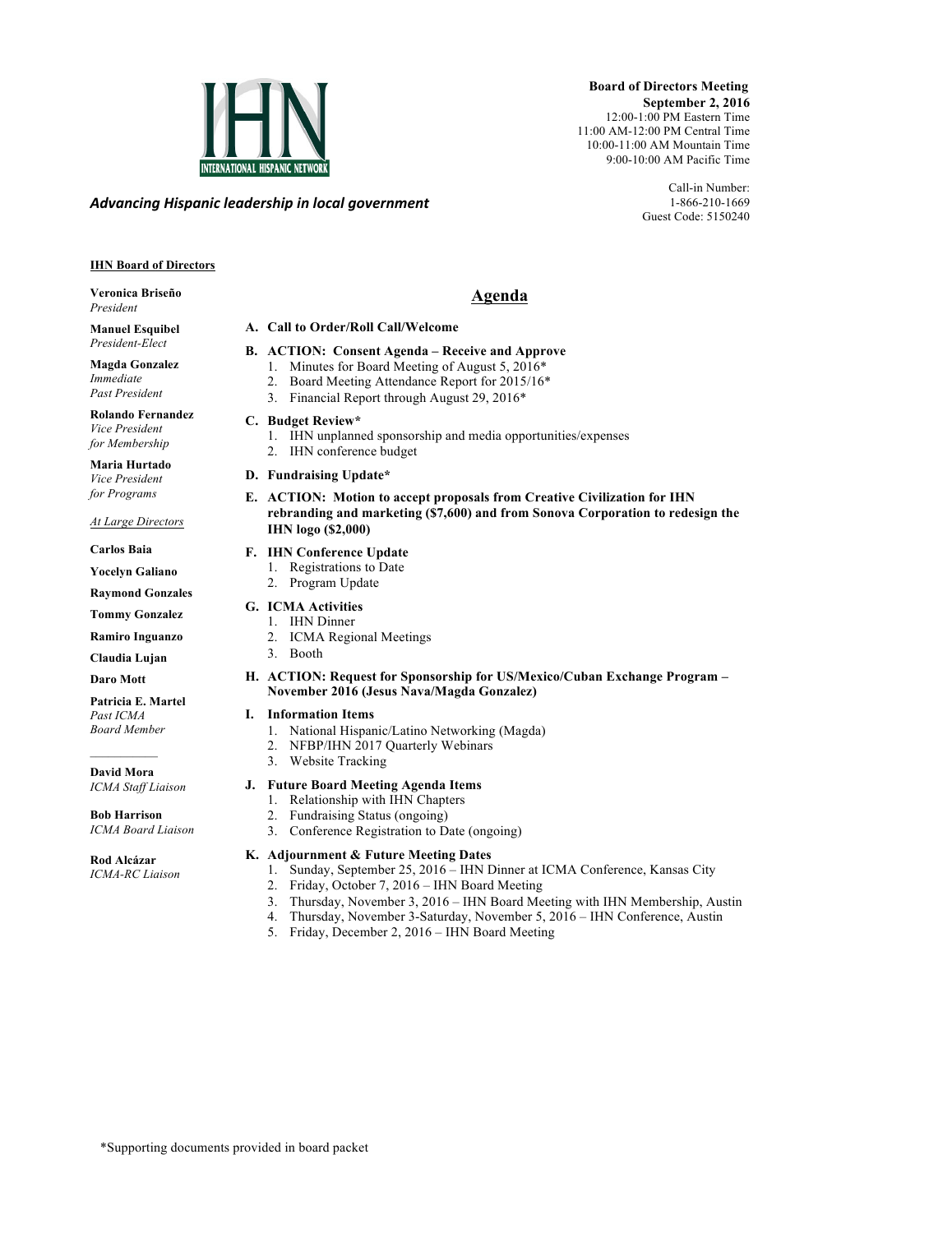

 **Board of Directors Meeting July 15, 2016**

# **MINUTES**

# *Advancing)Hispanic)leadership)in)local)government*

### **Board Members Present**

Veronica Briseño Lara, President Manuel Esquibel, President-Elect Rolando Fernandez, Vice President for Membership Maria Hurtado, Vice President for Programs Carlos Baia, At Large Director Yocelyn Galiano, At Large Director Raymond Gonzales, At Large Director Tommy Gonzalez, At Large Director Claudia Lujan, At Large Director Mott, At Large Director Bob Harrison, ICMA Board Liaison

## **Board Members Absent**

Magda Gonzalez, Immediate Past President Ramiro Inguanzo, At Large Director Patricia E. Martel, Past ICMA Board Member Rod Alcazar, ICMA-RC Liaison David Mora, ICMA Staff Liaison

# **Others Present**

Karen Davis, Management Partners

# **A. Call to Order/Roll Call/Welcome**

*B. Roll call was conducted and ten voting members were present; a quorum was established..*

# **B. ACTION: Consent Agenda – Receive and Approve**

- 1. Minutes for Board Meeting of July 15, 2016
- 2. Board Meeting Attendance Report for 2015/16
- 3. Financial Report through June 30, 2016*.*

*Claudia Lujan moved approval of the consent agenda; Maria Hurtado seconded the motion; the motion was approved unanimously.*

#### **C. Website Overview**

*The new website will go live the week of July 18. The remaining work is the vetting of the website prior to going live. Features of the new site will be more robust use of social media, including twitter and Instagram, and there will be a mechanism for IHN members to upload photographs through Shutterfly. They are documenting the various processes for future committee and board members. Future board packets will be accessed through the website.* 

# **D. IHN Civic Engagement Award**

*Claudia Lujan recommended that the City of Chandler be awarded the Civic Engagement Award for their "For Our City Program." Manuel Esquibel moved approval, and Rolando Fernandez seconded the motion. It was approved unanimously. All local governments submitting for the award are submitting a video about their program to be showcased on the IHN website as a best practice. They will also be featured in a future issue of Noticias. The committee will refine the process for the future with award categories for large and small communities.* 

# **E. Membership Update**

*Rolando Fernandez recommended that the board look at how to better integrate chapters and chapter members into IHN. Benefits to chapters would include the tax-exempt status for chapters and agreements for revenue collecting and sharing. The issue was referred to the executive committee for review with a plan to be discussed with chapter representatives at the IHN conference in Austin. The next step in the process is to convene a call*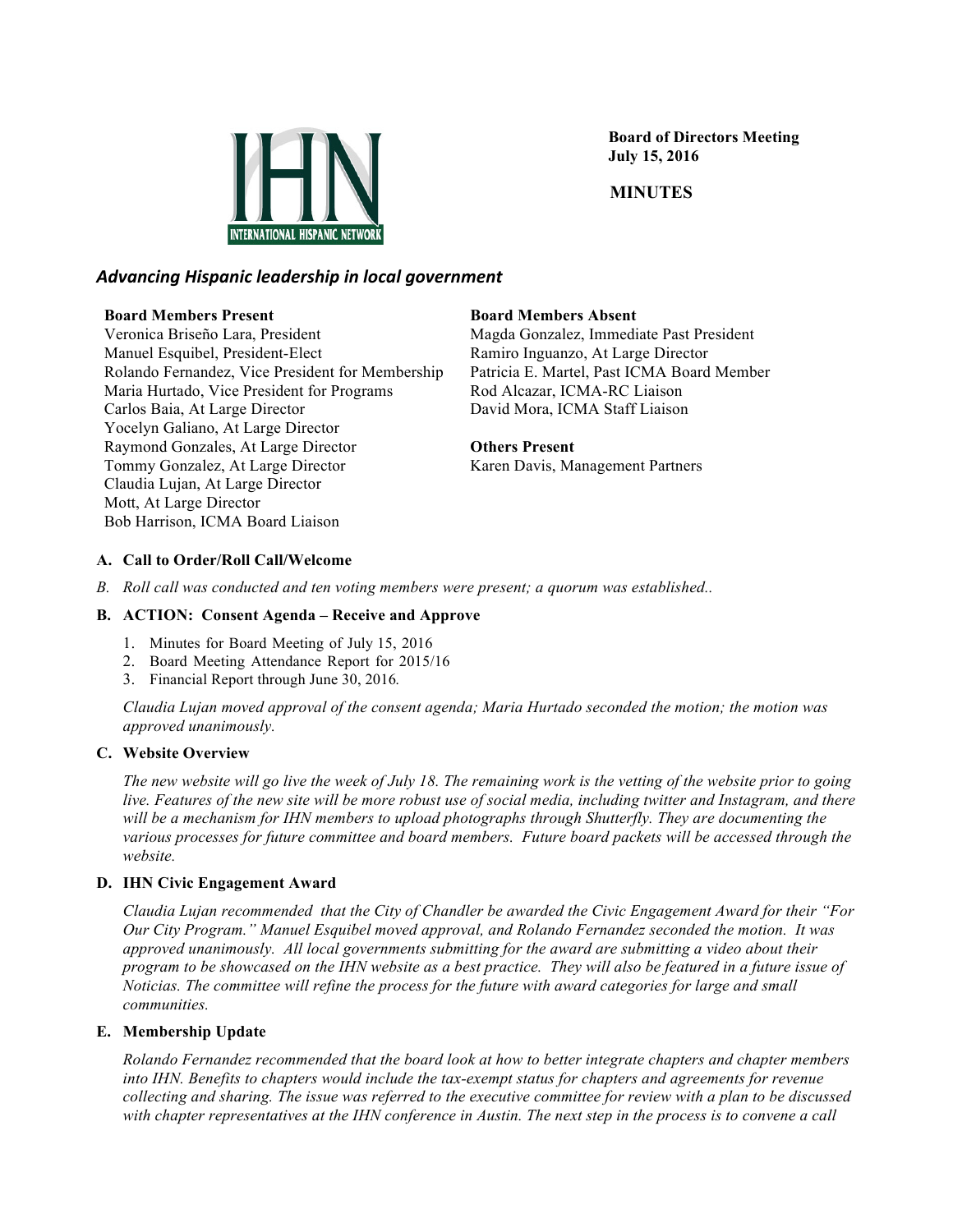*with the Austin and Phoenix chapters to get further input. The goal is to have a plan for discussion with the membership at the IHN conference in November.*

#### **F. Communications Committee**

*No additional information was provided. The committee has been primarily focused on the website.*

#### **G. IHN Conference Update**

*Rolando Fernandez provided an update on the IHN conference program (descriptions were included in the meeting packet). Henry Cisneros is confirmed as the speaker at the awards banquet. Mando Rayo, author of "Tacos Across Texas" is confirmed for the opening breakfast. Karen Davis reported that the breakfast would be taco-themed. Updates on registration will be provided at each board meeting.*

### **H. ICMA Activities**

*The IHN dinner is finalized and registration will start with the launching of the website. Updates on registration will be provided at each board meeting.*

*Karen Davis requested approval from the board to order additional giveaway items for the ICMA conference and the IHN conference. Maria Hurtado announced she would donate \$2,000 to cover the cost of the items (pens and notepads).*

*Karen Davis asked that we make sure that IHN updates are on each regional meeting at ICMA. The meetings are Sunday morning. A board member will need to commit to be at each meeting.* 

#### **I. Update on Fundraising**

*A matrix of the funding strategy was included in the board packet. AS of the board meeting, \$1,000 has been raised for the IHN dinner at ICMA; \$2,000 (approx.) has been donated for an open bar at the ICMA joint reception with NFBPA and CalNAPA; and \$17,750 has been raised for the IHN conference. Board members were asked to review the list of potential sponsors and let Karen Davis know if they have specific contacts or can add to the list. A funding update will be on future board agendas.*

#### **J. Update: IHN Board Meeting Date Options**

*Karen Davis stated that an alternative date could not be agreed upon. The board agreed that Fridays are the best days, with the exception of the 3rd Friday of the month. Karen Davis will poll the board members not in attendance to see if there are other Friday's that would cause a conflict. The board also expressed a desire to hold the meetings earlier in the day.*

#### **K. Request for Sponsorship for MMANC Conference**

*MMANC has requested a \$500 sponsorship from IHN for their annual conference in October. It would include a free registration and ¼ page ad in their program. The board discussed the benefits of increasing visibility. Karen Davis reported that there is a line item in the budget for this purpose. Maria Hurtado moved approval, Rolando Fernandez seconded the motion; Veronica Lara amended the motion to include requesting sponsorship from MMANC for the IHN conference. The amendment was accepted. The motion was approved unanimously.*

#### **L. September 2 Board Meeting**

*Karen Davis asked for a poll of board members who would be able to attend the September board meeting, which is before the Labor Day weekend. The board determined they would have a quorum.*

### **M. Information Items**

*There was no discussion on the information items. Karen Davis pointed out that the board previous approved via email a motion to spend \$1,800 for software to create online registrations.*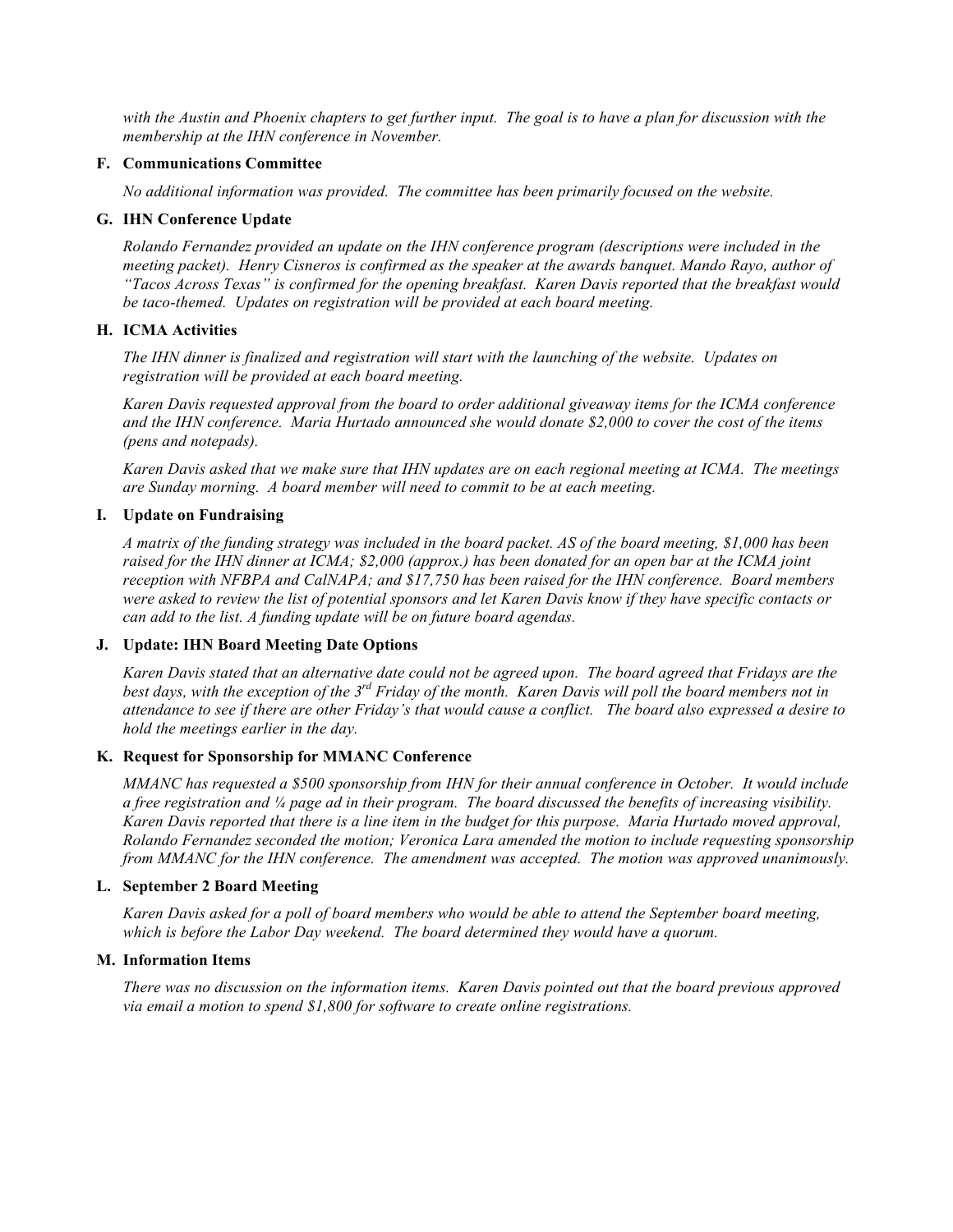# **2015-2016 IHN Board of Directors Board Meeting Attendance**

| Name                    | Jan     | Feb     | Mar     | April   | May     | June    | July | Annual    | Aug     | <b>Sept</b> | Oct     | Nov     | Dec  |
|-------------------------|---------|---------|---------|---------|---------|---------|------|-----------|---------|-------------|---------|---------|------|
|                         | 2015    | 2015    | 2015    | 2015    | 2015    | 2015    | 2015 | Mtg. 2015 | 2015    | 2015        | 2015    | 2015    | 2015 |
| Magda Gonzalez          | Present | Present | Absent  | Present | Present | Present |      | Present   | Present | Present     | Present | Absent  |      |
| Veronica Briseno Lara   | Present | Present | Present | Present | Present | Present |      | Present   | Present | Present     | Present | Present |      |
| Erik Walsh              | Present | Absent  | Present | Absent  | Present | Absent  |      | Absent    |         |             |         |         |      |
| Maria Hurtado           | Absent  | Absent  | Absent  | Present | Absent  | Absent  |      | Absent    | Absent  | Present     | Present | Present |      |
| Jesus Nava              | Present | Present | Present | Present | Present | Present |      | Present   |         |             |         |         |      |
| Carlos Baia             | Present | Present | Present | Present | Absent  | Present |      | Absent    | Present | Absent      | Absent  | Present |      |
| Manuel Esquibel         | Present | Present | Present | Present | Present | Absent  |      | Present   | Absent  | Absent      | Present | Present |      |
| Rolando Fernandez       | Present | Present | Present | Absent  | Present | Present |      | Absent    | Present | Present     | Present | Present |      |
| Yocelyn Galiano         | Present | Present | Absent  | Present | Absent  | Absent  |      | Absent    | Absent  | Absent      | Absent  | Absent  |      |
| <b>Raymond Gonzales</b> |         |         |         |         |         |         |      | Present   | Present | Absent      | Present | Absent  |      |
| Tommy Gonzalez          |         |         |         |         |         |         |      | Absent    | Absent  | Absent      | Present | Present |      |
| Ramiro Inguanzo         |         |         |         |         |         |         |      |           | Present | Absent      | Present | Present |      |
| Claudia Lujan           | Absent  | Present | Present | Present | Present | Present |      | Present   | Present | Present     | Absent  | Present |      |
| Pat Martel              | Present | Absent  | Present | Present | Present | Present |      | Absent    | Absent  | Present     | Absent  | Absent  |      |
| Nachie Marquez          | Absent  | Absent  | Present | Absent  | Present | Present |      | Absent    |         |             |         |         |      |
| Daro Mott               | Present | Present | Absent  | Present | Present | Present |      | Absent    | Present | Present     | Absent  | Present |      |

| Name                    | Jan     | Feb  | Mar     | April   | May     | June 1  | Annual    | July    | Aug     | <b>Sept</b> | Oct  | <b>Nov</b> | Dec  |
|-------------------------|---------|------|---------|---------|---------|---------|-----------|---------|---------|-------------|------|------------|------|
|                         | 2016    | 2016 | 2016    | 2016    | 2016    | 2016    | Mtg. 2016 | 2016    | 2016    | 2016        | 2016 | 2016       | 2016 |
| Veronica Briseno Lara   | Present |      | Present | Present | Present | Present | Present   | Present | Present |             |      |            |      |
| Manuel Esquibel         | Present |      | Present | Present | Absent  | Absent  | Present   | Present | Present |             |      |            |      |
| Magda Gonzalez          | Present |      | Present | Absent  | Present | Present | Present   | Present | Absent  |             |      |            |      |
| Maria Hurtado           | Absent  |      | Present | Absent  | Absent  | Present | Present   | Present | Present |             |      |            |      |
| Rolando Fernandez       | Present |      | Present | Present | Present | Present | Absent    | Present | Present |             |      |            |      |
| Carlos Baia             | Present |      | Absent  | Present | Present | Absent  | Present   | Absent  | Present |             |      |            |      |
| Yocelyn Galiano         | Present |      | Absent  | Present | Absent  | Present | Absent    | Present | Present |             |      |            |      |
| <b>Raymond Gonzales</b> | Present |      | Absent  | Absent  | Present | Present | Absent    | Present | Present |             |      |            |      |
| Tommy Gonzalez          | Absent  |      | Absent  | Absent  | Absent  | Absent  | Absent    | Present | Present |             |      |            |      |
| Ramiro Inguanzo         | Present |      | Present | Present | Absent  | Present | Absent    | Absent  | Absent  |             |      |            |      |
| Claudia Lujan           | Absent  |      | Present | Absent  | Absent  | Absent  | Present   | Absent  | Present |             |      |            |      |
| Pat Martel              | Absent  |      | Absent  | Absent  | Absent  | Absent  | Present   | Absent  | Absent  |             |      |            |      |
| Daro Mott               | Present |      | Present | Present | Present | Present | Present   | Present | Present |             |      |            |      |

Note: Excused v. unexcused absences are not differentiated on the chart.

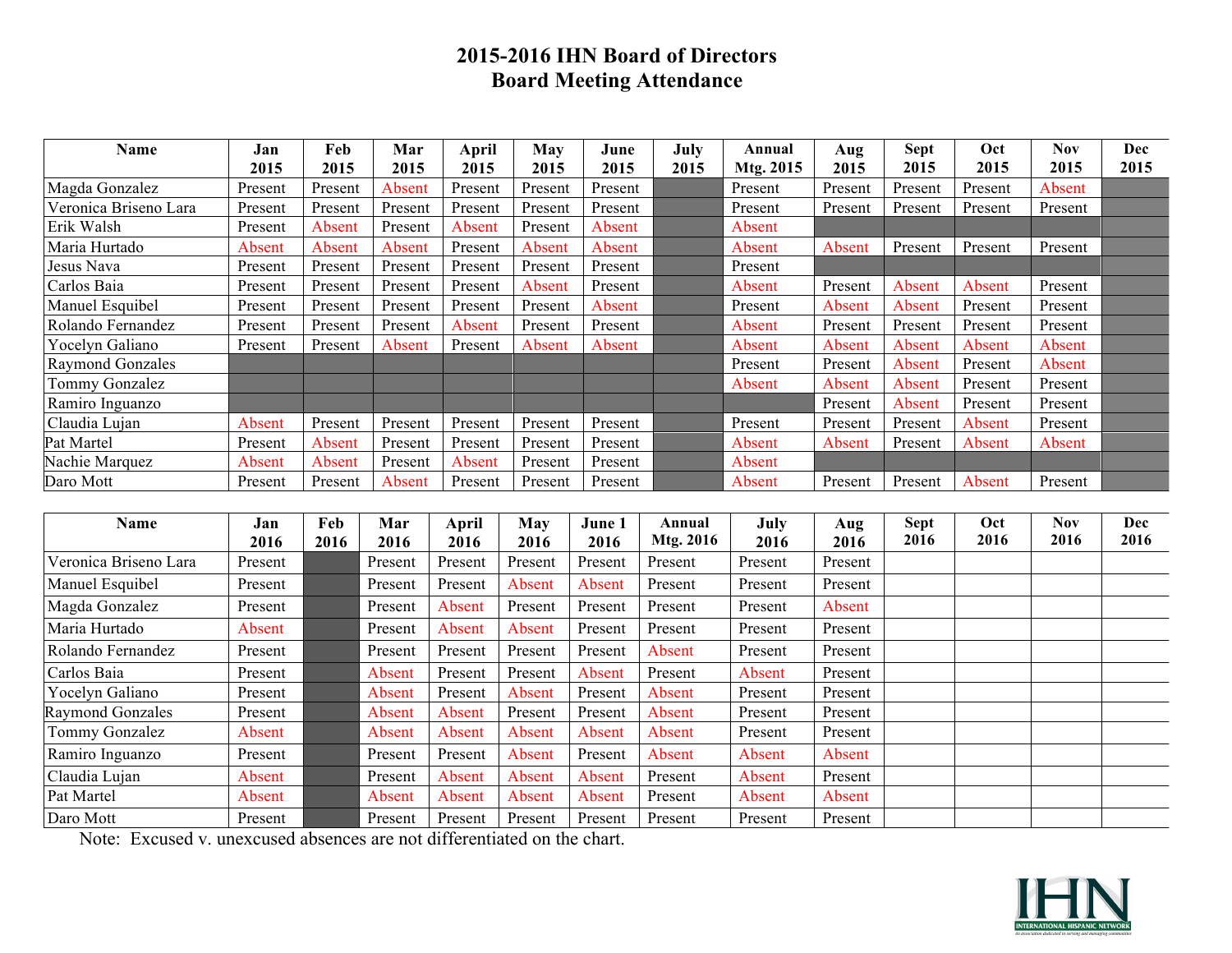#### **International Hispanic Network Profit & Loss January 1 through August 29, 2016**

|                                         | Jan 1 - Aug 29, 16 |
|-----------------------------------------|--------------------|
| <b>Ordinary Income/Expense</b>          |                    |
| Income                                  |                    |
| 43300 · Direct Public Grants            |                    |
| 43310 Corporate and Business Grants     | 50,000.00          |
| Total 43300 · Direct Public Grants      | 50,000.00          |
| 43400 · Direct Public Support           |                    |
| 43450 · Individ, Business Contributions | 875.00             |
| Total 43400 · Direct Public Support     | 875.00             |
| 46400 Other Types of Income             |                    |
| 46410 · Advertising Sales               | 14.324.70          |
| 46430 · Miscellaneous Revenue           | 2,000.00           |
| Total 46400 · Other Types of Income     | 16,324.70          |
| 47200 · Program Income                  |                    |
| 47270 · Program Activities              | 5,115.00           |
| 47230 · Membership Dues                 | 19,295.00          |
| 47250 Conference Registration           | 1,475.00           |
| 47260 · Conference Sponsorship          | 12,750.00          |
| Total 47200 · Program Income            | 38,635.00          |
| 49000 · Special Events Income           |                    |
| 49050 · IHN Dinner                      | 3,525.00           |
| Total 49000 · Special Events Income     | 3,525.00           |
| <b>Total Income</b>                     | 109,359.70         |
| <b>Expense</b>                          |                    |
| 60900 · Business Expenses               |                    |
| 60930 Constant Contact                  | 210.00             |
| 60920 · Business Registration Fees      | 5.00               |
| 60960 · PayPal Fees                     | 963.88             |
| Total 60900 · Business Expenses         | 1,178.88           |
| 62100 Contract Services                 |                    |
| 62110 · Accounting Fees                 | 800.00             |
| 62150 Outside Contract Services         | 49,696.75          |
| Total 62100 Contract Services           | 50,496.75          |
| 65000 · Operations                      |                    |
| 65090 Computer Software                 | 75.00              |
| 65020 · Postage, Mailing Service        | 112.24             |
| 65030 · Printing and Copying            | 410.18             |
| 65050 · Telephone, Telecommunications   | 1,588.37           |
| 65060 · Website                         | 894.99             |
| Total 65000 · Operations                | 3,080.78           |
| 65100 Other Types of Expenses           |                    |
| 65185 · Program Activities              | 3,300.09           |
| 65190 · Special Projects                | 8,940.00           |
| 65110 · Advertising Expenses            | 800.00             |
| 65120 · Insurance - Liability, D and O  | 772.00             |
| 65140 Contributions                     | 1,000.00           |
| 65160 · Other Costs                     | 304.28             |
| Total 65100 · Other Types of Expenses   | 15,116.37          |
| 68300 · Travel and Meetings             |                    |
| 68310 · Conference, Convention, Meeting | 5,274.71           |
| 68320 Travel                            | 376.74             |
| Total 68300 · Travel and Meetings       | 5,651.45           |
| <b>Total Expense</b>                    | 75,524.23          |
| <b>Net Ordinary Income</b>              | 33,835.47          |
| Net Income                              | 33,835.47          |
|                                         |                    |
| bank balance as of 8/29/16              | 88,247.44          |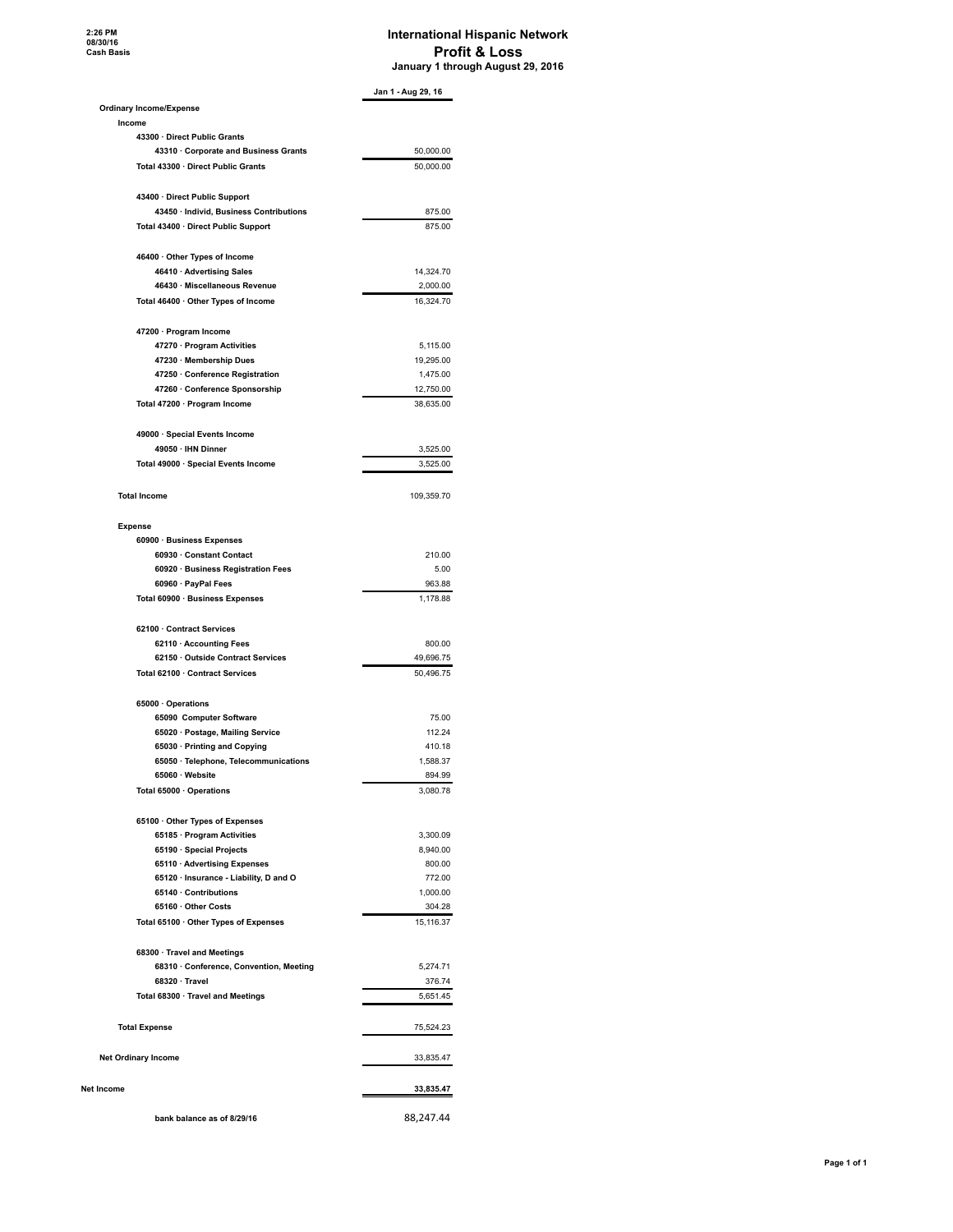#### CY2016 DRAFT Operating Budget

| 2016 IHN Operating Budget - August Update | <b>Notes</b>                                                     |               |                           |           |              |
|-------------------------------------------|------------------------------------------------------------------|---------------|---------------------------|-----------|--------------|
|                                           |                                                                  |               |                           |           |              |
|                                           |                                                                  |               |                           |           |              |
|                                           |                                                                  | APPROVED 2015 | <b>ACTUAL</b><br>Year End | 2016      | Thru 8/29/16 |
|                                           |                                                                  |               |                           |           |              |
| <b>Operating Budget</b>                   |                                                                  |               |                           |           |              |
|                                           | This is not included in budget                                   |               |                           |           |              |
|                                           | revenues below. 3 months<br>budget restricted - approx. 30K.     |               |                           |           |              |
|                                           | <b>Executive Cmte recommends</b>                                 |               |                           |           |              |
|                                           | using \$4K to balance budget.<br>\$4K subtracted and added to    |               |                           |           |              |
| Beginning cash on January 1 - Reserves    | revenues below.                                                  | \$50,506      |                           | \$55,329  |              |
| <b>REVENUES</b>                           |                                                                  |               |                           |           |              |
| Carry over from 2015                      |                                                                  |               |                           | \$1,607   |              |
| Transfer from reserve account             |                                                                  |               |                           | \$4,000   |              |
|                                           | Funds to be raised to support<br>branding, awards, board travel, |               |                           |           |              |
| 43410 - Corporate Contributions           | etc.                                                             | \$0           | \$0                       | \$15,000  |              |
| 43300 · Direct Public Grants              | <b>ICMARC</b>                                                    | \$50,000      | \$50,000                  | \$50,000  | \$50,000     |
|                                           | Donat. & General Sponsorships<br>(Corp Partner), personal        |               |                           |           |              |
| 43400 · Direct Public Support             | donations, etc.                                                  |               |                           |           | \$875        |
| 46400 · Other Types of Income             |                                                                  |               |                           |           |              |
| -Advertising Sales                        | Avg. 5+ job postings per mo.                                     | \$8,000       | \$9,505                   | \$8,500   | \$14,325     |
| - Misc. Revenue                           | special projects (database,<br>website)                          |               |                           |           | \$2,000      |
| 47200 · Program Income                    |                                                                  |               |                           |           |              |
|                                           | reg. events & conference                                         |               |                           |           |              |
| -Program Activities                       | sponsorships                                                     | \$9,000       | \$0                       | \$5,000   | \$5,115      |
| -Membership Dues                          | Memberships                                                      | \$22,010      | \$23,180                  | \$25,000  | \$19,295     |
| 49000 · Special Events Income             |                                                                  |               |                           |           |              |
| -ICMA Dinner                              | <b>IHN Dinner</b>                                                | \$6,000       | \$9,070                   | \$9,000   | \$3,525      |
| <b>TOTAL REVENUES</b>                     |                                                                  | \$95,010      | \$91,755                  | \$118,107 | \$95,135     |
|                                           |                                                                  |               |                           |           |              |
| <b>EXPENDITURES</b>                       | PayPal fees, bank fees, Constant                                 |               |                           |           |              |
| 60900 · Business Expenses                 | Contact etc                                                      |               |                           |           |              |
| <b>Business expense-other</b>             | Copyright infringement                                           | \$0           | \$750                     | \$0       | \$5          |
| <b>Constant Contact</b>                   |                                                                  | \$210         | \$210                     | \$210     | \$210        |
| PayPal                                    |                                                                  | \$1,000       | \$810                     | \$850     | \$964        |
| 62100 · Contract Services                 |                                                                  |               |                           |           |              |
| <b>Accounting Fees</b>                    |                                                                  | \$800         | \$775                     | \$800     | \$800        |
| <b>QB Consultant</b>                      |                                                                  | \$150         | \$0                       | \$150     |              |
| <b>Fundraising Fees</b>                   |                                                                  | \$0           | \$0                       | \$0       |              |
|                                           |                                                                  |               |                           |           |              |
| <b>Outside Contract Services</b>          | Management Partners, etc.                                        | \$66,000      | \$64,970                  | \$66,000  | \$49,697     |
|                                           |                                                                  |               |                           |           |              |
| 65000 · Operations                        |                                                                  |               |                           |           |              |
| 65090 Computer Software                   | software upgrades                                                | \$0           | \$0                       | \$0       | \$75         |
| 65020 · Postage, Mailing Service          |                                                                  | \$500         | \$435                     | \$500     | \$112        |
| 65030 · Printing and Copying              | checks, paper, envelopes, other                                  | \$500         | \$1,023                   | \$1,000   | \$410        |
| 65040 · Supplies                          | supplies                                                         | \$75          | \$80                      | \$100     |              |
| 65050 · Telephone, Telecomm               | telephone line & conf calls                                      | \$1,500       | \$1,969                   | \$1,800   | \$1,588      |
| 65060 · Website                           | hosting and<br>changes/enhancements                              | \$1,800       | \$2,422                   | \$2,000   | \$895        |
| 65100 · Other Types of Expenses           |                                                                  |               |                           |           |              |
|                                           | regional events & conference<br>etc                              | \$9,000       | \$0                       | \$8,000   |              |
| 65185 Program Activities                  |                                                                  |               |                           |           | \$3,300      |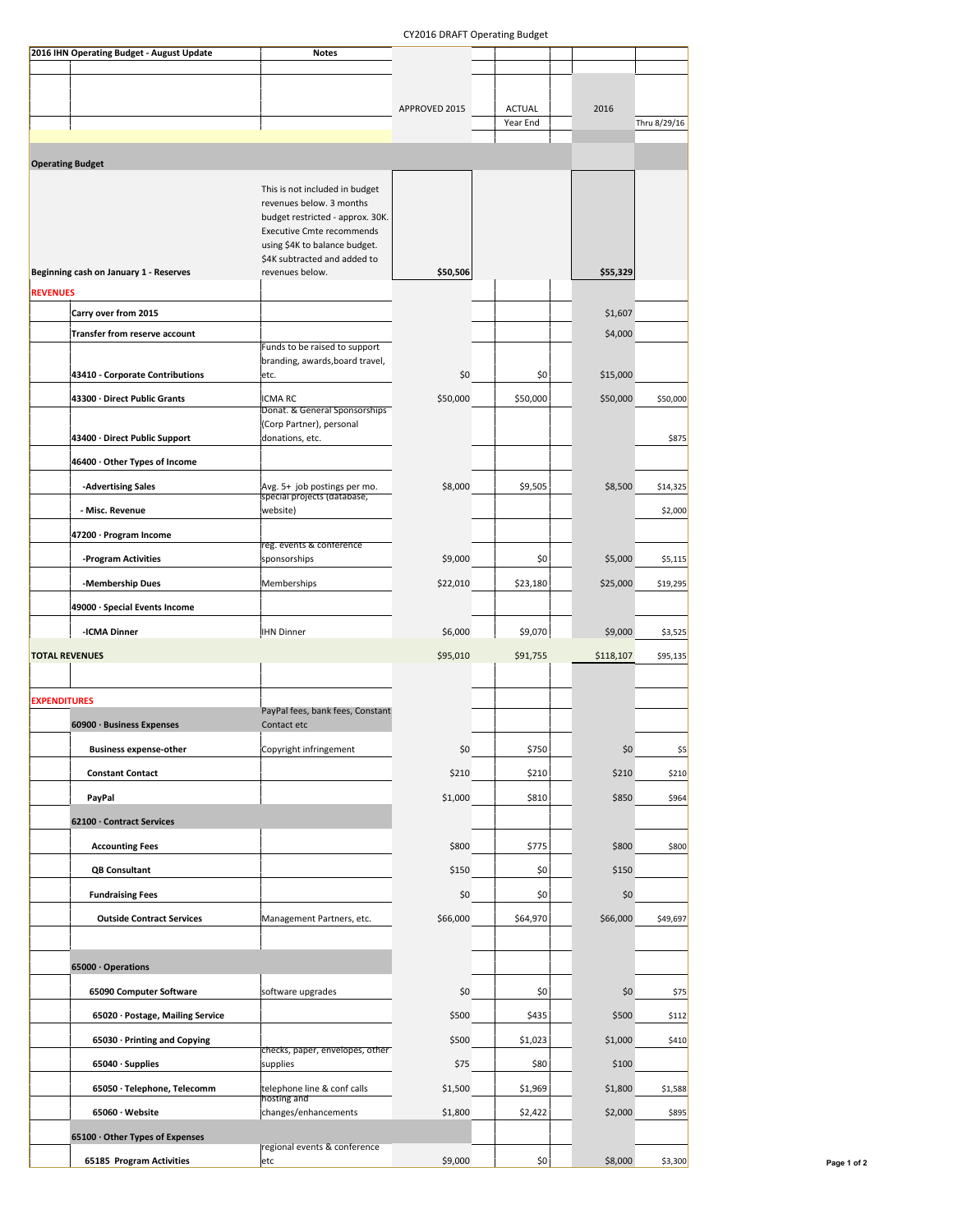#### CY2016 DRAFT Operating Budget

| 2016 IHN Operating Budget - August Update                | <b>Notes</b>                                            |               |               |           |          |
|----------------------------------------------------------|---------------------------------------------------------|---------------|---------------|-----------|----------|
|                                                          |                                                         |               |               |           |          |
|                                                          |                                                         |               |               |           |          |
|                                                          |                                                         |               |               |           |          |
|                                                          |                                                         | APPROVED 2015 | <b>ACTUAL</b> | 2016      |          |
| 65184 Program Activities Contingency                     |                                                         | \$5,000       | \$0           | \$5,000   |          |
|                                                          | special projects (branding,                             |               |               |           |          |
| 65190 Special Projects                                   | database, website)                                      | \$0           | \$0           | \$8,000   | \$8,940  |
| <b>65110 Advertising Expenses</b>                        |                                                         |               |               |           | \$800    |
| 65180 Special Events                                     | <b>IHN Dinner etc</b>                                   | \$6,000       | \$6,609       | \$7,500   |          |
| 65120 · Insurance - Liability, D and O                   |                                                         | \$700         | \$668         | \$700     | \$772    |
| <b>65140 Contributions</b>                               | contrib. to other orgs (Cal-ICMA)                       | \$4,000       | \$2,000       | \$3,000   | \$1,000  |
| 65160 · Other Costs                                      | gifts, etc, items not supplies                          | \$2,500       | \$4,626       | \$5,000   | \$304    |
|                                                          | Travel and supplies for: IHN                            |               |               |           |          |
|                                                          | Board Meetings, etc NON                                 |               |               |           |          |
| 68300 · Travel and Meetings                              | CONFERENCE                                              | \$0           | \$0           | \$4,000   |          |
|                                                          | supplies and fees for IHN                               |               |               |           |          |
| Conference, Conventon, Meeting                           | meetings & others' meetings<br>travel expenses for Exec | \$100         | \$0           | \$150     | \$5,275  |
| <b>Travel</b>                                            | Director<br>Food for meetings, snacks, etc. -           | \$1,000       | \$0           | \$2,000   | \$377    |
|                                                          | NOT SPECIAL EVENTS or Prog                              |               |               |           |          |
| 68400 · Food & Meals                                     | Activ                                                   | \$1,000       | \$0           | \$1,000   |          |
|                                                          |                                                         |               |               |           |          |
|                                                          |                                                         |               |               |           |          |
|                                                          |                                                         |               |               |           |          |
|                                                          |                                                         |               |               |           |          |
| <b>TOTAL EXPENDITURES</b>                                |                                                         | \$101,835     | \$87,347      | \$117,760 | \$75,524 |
| TOTAL REVENUES AND EXPENDITURES<br>(Amount of            |                                                         |               |               |           |          |
| <b>Fund Balance Increased/Decreased)</b>                 |                                                         | \$6,825       | \$4,408       | \$347     | \$19,611 |
|                                                          |                                                         |               |               |           |          |
|                                                          |                                                         |               |               |           |          |
|                                                          |                                                         | \$43,681      | \$4,408       |           |          |
| <b>ENDING OPERATING FUND BALANCE</b>                     |                                                         |               |               | \$55,676  |          |
|                                                          |                                                         |               |               |           |          |
| <b>Special Activities - Special funds or self-funded</b> |                                                         |               |               |           |          |
|                                                          |                                                         |               |               |           |          |
| <b>Annual Conference Registration</b>                    |                                                         |               |               |           | \$1,475  |
| <b>Annual Conference Sponsorships</b>                    |                                                         |               |               |           | \$12,750 |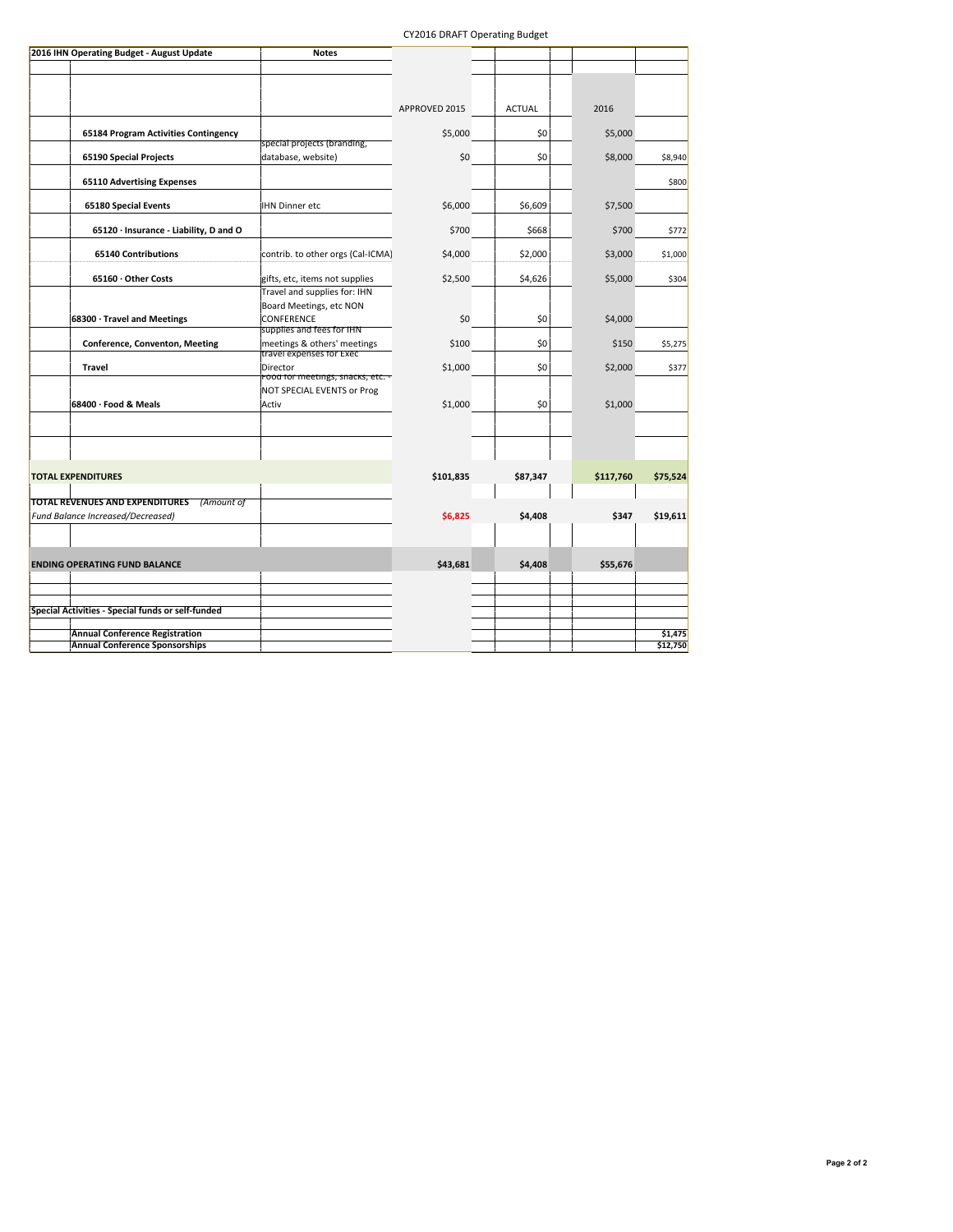| IHN 2016 Conference Budget - August 22,2016          |                             |                            |                |          |                                         |
|------------------------------------------------------|-----------------------------|----------------------------|----------------|----------|-----------------------------------------|
|                                                      | <b>Estimated Attendance</b> | Projected Revenue          | Actuals        | Variance | Notes                                   |
| <b>REVENUES</b>                                      |                             |                            |                |          |                                         |
| <b>Registration Income</b>                           |                             |                            |                |          |                                         |
| Member (\$300.00)                                    | 150                         | \$45,000                   |                |          |                                         |
| Nonmember (\$400.00)                                 | 20                          | \$8,000                    |                |          |                                         |
| IHN Chapter Members (\$225.00)                       | 100                         | \$22,500                   |                |          |                                         |
| Student Memberships (\$100.00)                       | 30                          | \$3,000                    |                |          |                                         |
| Large Local Govt Registration Fees (\$1400.00)       | 5                           | \$7,000                    |                |          | 5 employess per registration            |
| Small Local Govt Registration Fees (\$1250.00)       | 5                           | \$6,250                    |                |          | 5 employess per registration            |
| Thursday Welcome Reception Tickets                   | 150                         | \$3,750                    |                |          |                                         |
| Friday Awards Banquet Tickets                        | 200                         | \$15,000                   |                |          |                                         |
| Saturday Closing Reception                           | 150/50                      | \$6,250                    |                |          |                                         |
| Golf Tournament                                      |                             | 55,400.00                  |                |          |                                         |
|                                                      | 72                          |                            |                |          |                                         |
| Wine Tour                                            | 50                          | \$3,250.00                 |                |          |                                         |
| <b>Equity Tour: Film Stereotypes</b>                 | 100                         | \$4,000.00                 |                |          |                                         |
| Equity Tour: Foundation Communities                  | 30                          | \$1,200.00                 |                |          |                                         |
| Equity Tour: Teaching Hospitals                      | 10                          | \$400.00                   |                |          |                                         |
| Craft Beer Tour                                      | 50                          | \$2,500.00                 |                |          |                                         |
|                                                      |                             |                            |                |          |                                         |
| Sponsorship Income (details on tab 2)                |                             | \$52,500                   | \$36,750       |          | 1 Marble, 1 Granite, 2 Flagstone,       |
|                                                      |                             |                            |                |          | 3 Limestone, 2 Cocktail                 |
| Advertising Income (guide or app)                    |                             | \$975                      |                |          | 1 each type                             |
| <b>Exhibit Income</b>                                | 5                           | \$2,500                    |                |          | \$500 per booth                         |
| Complimentary registrations                          |                             |                            |                |          |                                         |
|                                                      |                             |                            |                |          |                                         |
| <b>Total Revenue</b>                                 |                             | \$189,475.00               | 36,750         |          |                                         |
|                                                      |                             |                            |                |          |                                         |
| Hotel Expenses (Sheraton Contract)                   | <b>Minimum Requirements</b> | Minimum Rooms Req.         | <b>Actuals</b> |          |                                         |
| Minimum Guest Room Revenue (# of room nights X rate) | \$40,795.00                 |                            |                |          |                                         |
| Wednesday                                            |                             | 5                          |                |          |                                         |
|                                                      |                             | 80                         |                |          |                                         |
| Thursday                                             |                             |                            |                |          |                                         |
| Friday                                               |                             | 100                        |                |          |                                         |
| Saturday                                             |                             | 25                         |                |          |                                         |
| Minimum Food & Beverage Revenue                      | \$30,000.00                 |                            |                |          |                                         |
| <b>Total Hotel Costs to Cover</b>                    | \$70,795.00                 |                            |                |          |                                         |
|                                                      |                             |                            |                |          |                                         |
| <b>EXPENSES</b>                                      | <b>Estimated Amount</b>     | <b>Actuals</b>             | Sponsorship    | Revenue  |                                         |
| Complimentary Registrations (20)                     | \$10,500.00                 |                            |                |          | NFBPA, ICMA, ICMA-RC, MMANC, Speakers   |
|                                                      |                             |                            |                |          |                                         |
|                                                      |                             |                            |                |          |                                         |
|                                                      |                             |                            |                |          |                                         |
| Registration Expenses/Supplies/Materials             |                             |                            |                |          |                                         |
| Computers/Printers                                   | \$500.00                    |                            |                |          | \$91,750.00 Estimated registration fees |
| <b>Envelopes for Registration Materials</b>          | \$50.00                     |                            |                |          |                                         |
| <b>Badges</b>                                        | \$200.00                    |                            |                |          |                                         |
| Ribbons                                              | \$200.00                    |                            |                |          | moderator, speaker,                     |
|                                                      |                             |                            |                |          | exhibitor, volunteer, AHLN              |
| Give aways (pins, pens, notepads)                    | \$1,000.00                  |                            | \$1,000.00     |          |                                         |
| Conference bags                                      | \$1,000.00                  |                            | \$1,000.00     |          |                                         |
| Subtotal                                             | \$2,950.00                  |                            |                |          |                                         |
|                                                      |                             |                            |                |          |                                         |
|                                                      |                             |                            |                |          |                                         |
| Key Note/Speaker Expenses                            |                             |                            |                |          |                                         |
| Honoraria                                            | \$5,000.00                  |                            |                |          |                                         |
| Hotel                                                | \$1,000.00                  |                            |                |          |                                         |
| Travel                                               | \$2,500.00                  |                            |                |          |                                         |
| Subtotal                                             | \$8,500.00                  |                            |                |          |                                         |
|                                                      |                             |                            |                |          |                                         |
| Audio visual equipment                               |                             |                            |                |          |                                         |
| Computer/printer rental for registration             | \$0.00                      |                            |                |          | City of Austin in-kind                  |
| Session room equipment                               | \$0.00                      |                            |                |          | City of Austin in-kind                  |
| General session equipment                            | \$0.00                      |                            |                |          | City of Austin in-kind                  |
| Subtotal                                             | \$0.00                      |                            |                |          |                                         |
|                                                      |                             |                            |                |          |                                         |
| Printing                                             |                             |                            |                |          |                                         |
|                                                      |                             |                            |                |          |                                         |
| Printed call for proposals forms                     | \$0.00                      |                            |                |          |                                         |
| Printed program                                      | \$500.00                    |                            |                |          |                                         |
| Signs                                                | \$1,500.00                  |                            |                |          |                                         |
| Subtotal                                             | \$2,000.00                  |                            |                |          |                                         |
|                                                      |                             |                            |                |          |                                         |
| Mailing/shipping                                     |                             |                            |                |          |                                         |
| UPS/FedEx/freight shipping to venue                  | \$150.00                    |                            |                |          |                                         |
|                                                      |                             |                            |                |          |                                         |
|                                                      |                             |                            |                |          |                                         |
|                                                      |                             |                            |                |          |                                         |
| $\overline{1}$                                       |                             | <del>AUGUST 31, 2016</del> |                |          |                                         |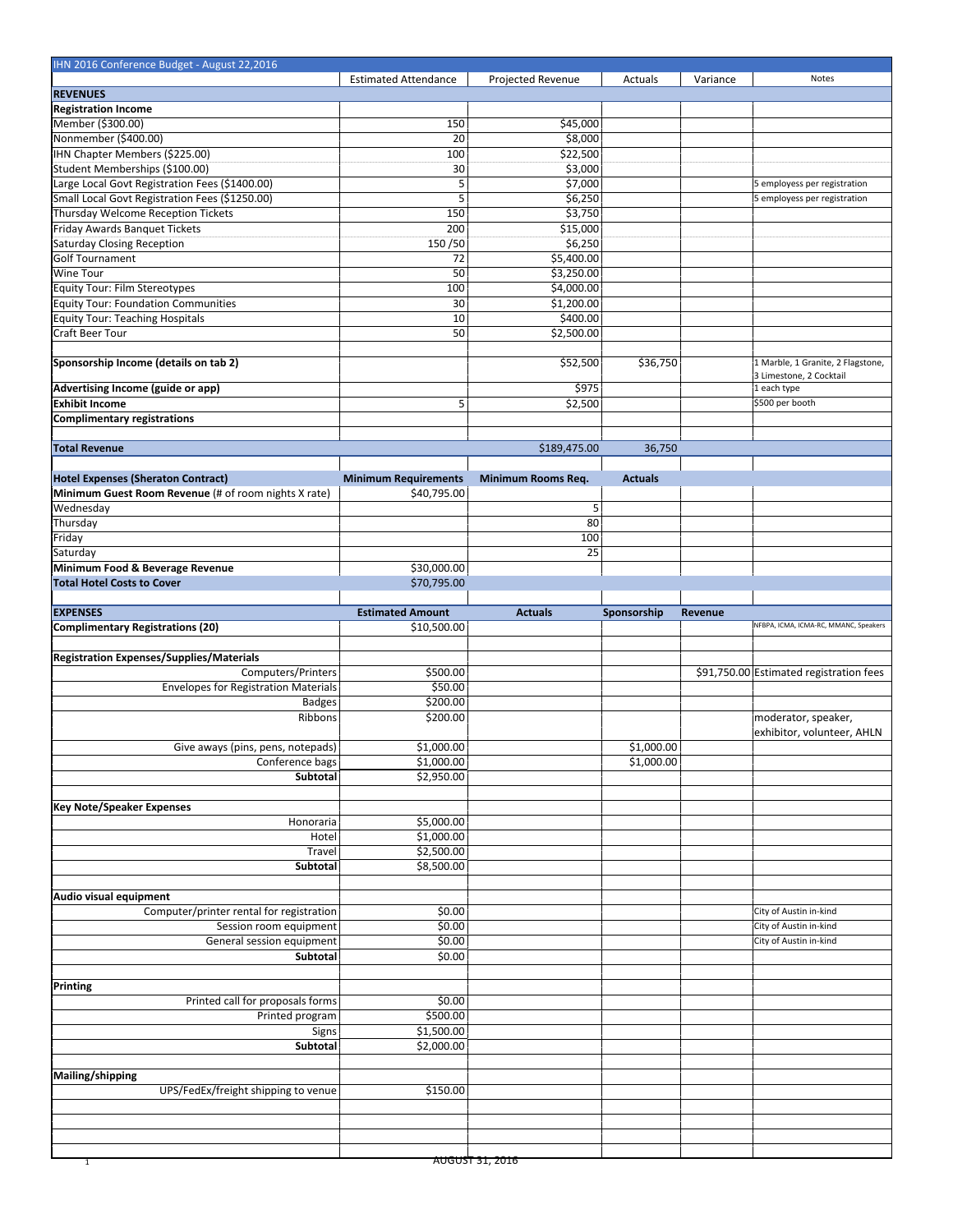| <b>Digital services</b>                                    |                        |                       |             |              |  |
|------------------------------------------------------------|------------------------|-----------------------|-------------|--------------|--|
| Mass email provider                                        | \$0.00                 |                       |             |              |  |
| Registration assistance                                    | \$2,000.00             |                       |             |              |  |
| Subtotal                                                   | \$2,000.00             |                       |             |              |  |
|                                                            |                        |                       |             |              |  |
| <b>Exhibit expenses</b>                                    |                        |                       |             |              |  |
|                                                            |                        |                       |             |              |  |
| Registration counter setup<br>Pipe/drape for exhibits      | \$1,000.00<br>\$600.00 |                       |             |              |  |
|                                                            |                        |                       |             |              |  |
| Subtotal                                                   | \$1,600.00             |                       |             |              |  |
|                                                            |                        |                       |             |              |  |
| Rental                                                     |                        |                       |             |              |  |
| Meeting room rental                                        | \$0.00                 |                       |             |              |  |
| Exhibit hall rental                                        | \$0.00                 |                       |             |              |  |
| Subtotal                                                   | \$0.00                 |                       |             |              |  |
|                                                            |                        |                       |             |              |  |
| Food & beverage                                            |                        |                       |             |              |  |
| Meals (2 Breakfast & 2 Lunches- assumes 250)               | \$47,085.00            |                       |             |              |  |
| Thursday Reception (assumes 150)                           | \$8,000.00             |                       |             |              |  |
| Friday Awards Banquet Reception (assumes 200)              | \$5,000.00             |                       | \$7,500.00  |              |  |
| Friday Awards Banquet Dinner (assumes 200)                 | \$14,190.00            |                       |             | \$15,000.00  |  |
| Break refreshments (Friday & Saturday-assumes 150)         | \$10,000.00            |                       |             |              |  |
| Subtotal                                                   | \$84,275.00            |                       |             |              |  |
|                                                            |                        |                       |             |              |  |
| Events                                                     |                        |                       |             |              |  |
| <b>Golf Tournament</b>                                     | \$4,320.00             |                       | \$250.00    | \$5,400.00   |  |
| Wine Tour                                                  | \$2,500.00             |                       |             | \$2,500.00   |  |
| <b>Equity Tour: Film Stereotypes</b>                       | \$4,000.00             |                       |             | \$4,000.00   |  |
| <b>Equity Tour: Foundation Communities</b>                 | \$1,200.00             |                       |             | \$1,200.00   |  |
|                                                            |                        |                       |             | \$400.00     |  |
| <b>Equity Tour: Teaching Hospitals</b>                     | \$400.00               |                       |             |              |  |
| Craft Beer Tour                                            | \$2,500.00             |                       |             | \$2,500.00   |  |
| <b>Saturday Closing Reception</b>                          | \$16,300.00            |                       |             | \$6,250.00   |  |
| Subtotal                                                   | \$31,220.00            |                       |             |              |  |
|                                                            |                        |                       |             |              |  |
| <b>Advertising &amp; promotions</b>                        |                        |                       |             |              |  |
| Promotional mailing                                        | \$250.00               |                       |             |              |  |
|                                                            |                        |                       |             |              |  |
| <b>Professional services</b>                               |                        |                       |             |              |  |
| Graphic design                                             | \$250.00               |                       |             |              |  |
| Sign language interpreter                                  | \$1,000.00             |                       |             |              |  |
| Subtotal                                                   | \$1,250.00             |                       |             |              |  |
|                                                            |                        |                       |             |              |  |
| Art Honoraria                                              | \$800.00               | \$800.00              |             |              |  |
|                                                            |                        |                       |             |              |  |
| <b>Credit card fees</b>                                    |                        |                       |             |              |  |
| Fees charged by registration company for processing credit | \$3,000.00             |                       |             |              |  |
| cards                                                      |                        |                       |             |              |  |
|                                                            |                        |                       |             |              |  |
|                                                            |                        |                       |             |              |  |
| <b>Conference Mobile App</b>                               | \$1,200.00             |                       |             |              |  |
|                                                            |                        |                       |             |              |  |
| <b>Transportation (buses)</b>                              |                        |                       |             |              |  |
|                                                            |                        |                       |             |              |  |
| Miscellaneous expenses/contingency                         | \$15,000.00            |                       |             |              |  |
|                                                            |                        |                       |             |              |  |
| <b>Total expenses</b>                                      | \$164,695.00           | \$800.00              |             | \$129,000.00 |  |
|                                                            |                        |                       |             |              |  |
| Other Miscellaneous Sponsor Revenue (see tab 2)            |                        |                       | \$31,375.00 |              |  |
|                                                            |                        |                       |             |              |  |
| <b>NET INCOME (LOSS)</b>                                   | Projected              | <b>Actual/To Date</b> |             |              |  |
| Projected Income                                           | \$189,475.00           | \$41,125.00           |             |              |  |
| Projected Expenses                                         | \$164,695.00           | \$800.00              |             |              |  |
|                                                            |                        |                       |             |              |  |
| Projected Sponsorships                                     | \$52,500.00            | \$41,125.00           |             |              |  |
|                                                            |                        |                       |             |              |  |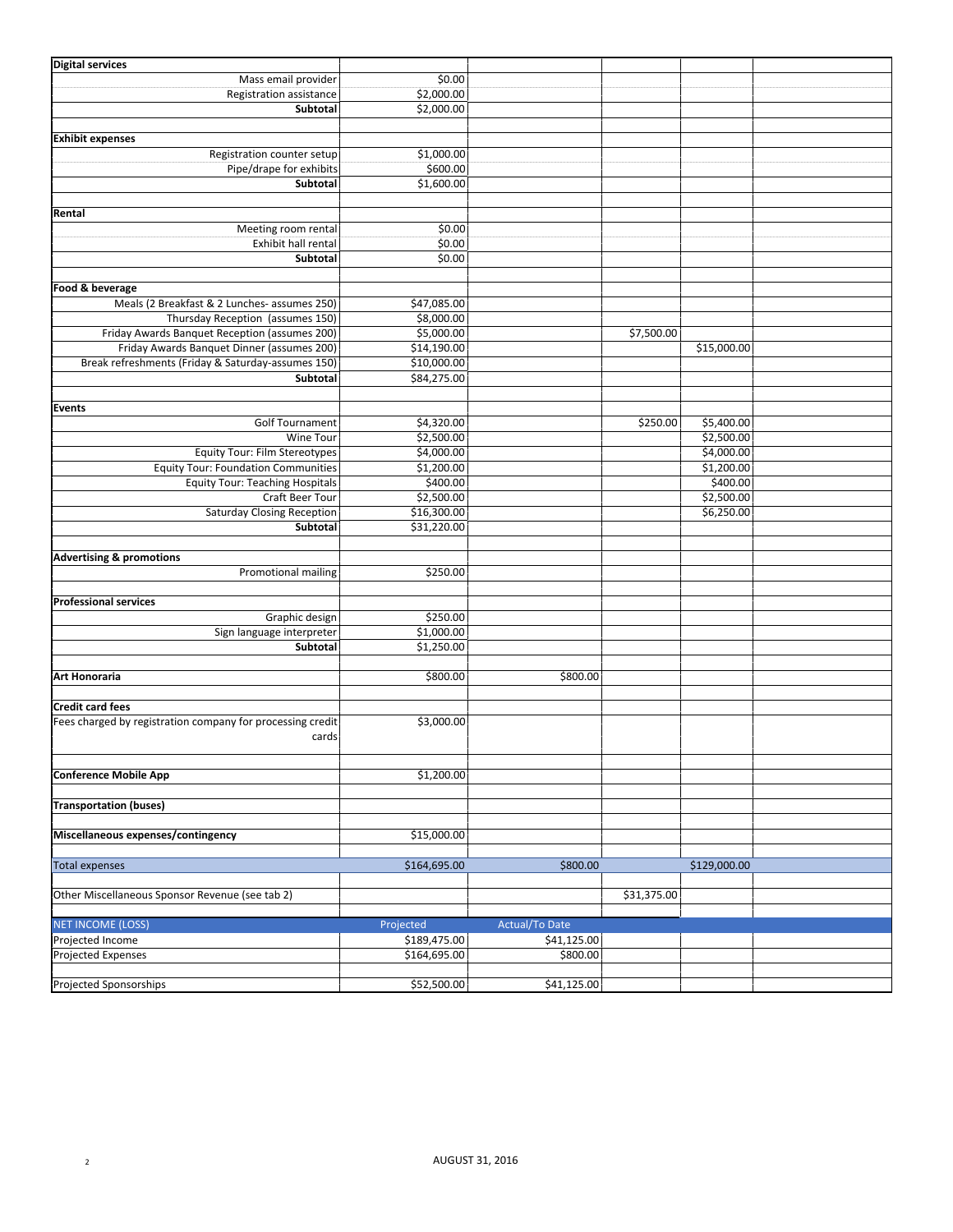#### **IHN Conference Sponsor Matrix Update**

| <b>Contacts</b>                                  | Resp.                           | <b>ICMA</b>        | <b>IHN Conf.</b>        | Valdez Award | General        | <b>Comments</b>               |
|--------------------------------------------------|---------------------------------|--------------------|-------------------------|--------------|----------------|-------------------------------|
| <b>Austin Water Utility</b>                      | Mike                            |                    | \$5,000.00              |              |                |                               |
| <b>Austin Energy</b>                             | Rolando                         |                    | X                       |              |                |                               |
| San Antonio Utilities - CPS                      | Alex Briseno                    |                    | X                       |              |                |                               |
| San Antonio Water System                         | Alex Briseno                    |                    | Χ                       |              |                |                               |
| H.E.B.                                           | Jorge                           |                    | $\pmb{\mathsf{X}}$      |              |                |                               |
| Marc Rodriguez                                   | Karen                           |                    | \$2,500                 |              | \$250          | IHN retreat/awards recception |
| Hispanic C of C - Austin                         | Darlene                         |                    | X                       |              |                |                               |
| Hispanic C of C - San Antonio                    | Alex Briseno                    |                    | x                       |              |                |                               |
| <b>TCMA</b>                                      | Jason Garza                     |                    | X                       |              |                |                               |
| <b>TML</b>                                       | Rolando                         |                    | $\overline{\mathsf{x}}$ |              |                |                               |
| Waters & Company                                 | Karen                           |                    | \$625.00                |              |                |                               |
| Esrtrada Hinojosa                                | Alex Briseno                    |                    | X                       |              |                |                               |
| Freese & Nichols, Ft. Worth                      | Karen                           |                    | declined                |              |                |                               |
| Breweries/Distributors                           | Mike/Rolando                    |                    | X                       |              |                |                               |
| <b>HDR Engineering, Austin</b>                   |                                 |                    | $\pmb{\mathsf{X}}$      |              |                |                               |
| <b>Mass Mutual</b>                               | Karen                           |                    | X<br>X                  |              |                |                               |
| Cigna<br>CBIZ, San Antonio office                | Ann                             |                    | x                       |              |                |                               |
| <b>GIS Planning</b>                              | Karen                           |                    | $\pmb{\mathsf{X}}$      |              |                |                               |
| <b>SAK Construction</b>                          | Karen                           |                    | x                       |              |                |                               |
| CH <sub>2</sub> M                                | <b>Ray Gonzales</b>             |                    | $\pmb{\times}$          |              |                |                               |
| <b>Applied Materials</b>                         | Darlene                         |                    | X                       |              |                |                               |
| <b>Rudy Garza</b>                                | Karen                           |                    | \$5,250                 |              | \$250          | IHN retreat/awards recception |
| Bosc, Inc (Rick Menchaca)                        | Rolando                         |                    | declined                |              |                |                               |
| <b>Texas Workforce Commission</b>                | <b>Ray Gonzales</b>             |                    | X                       |              |                |                               |
| Buxton                                           | Ray Gonzales                    |                    | X                       |              |                |                               |
| Seton Hospital                                   | Rolando                         |                    | \$5,000.00              |              |                |                               |
| <b>Starbucks</b>                                 | Dave/AHN Committee              |                    | X                       |              |                |                               |
| <b>GovHRUSA</b>                                  | Karen                           | $$2,000$ (est)     |                         |              |                |                               |
| Mejarando Group                                  | Karen                           | \$1,000            | \$2,500                 |              |                |                               |
| <b>Bob Murray</b>                                | Karen/Dave Mora                 | X                  | \$1,250.00              |              | \$500          | WLG-IHN//Conf bags + ad       |
| Ralph Anderson                                   | Karen/Dave Mora                 | x                  | resent 8/3              |              |                |                               |
| <b>Novak Consulting</b>                          | Karen/Dave Mora                 | X                  | declined                |              |                |                               |
| Bobbi Peckham                                    | Karen/Dave Mora                 | X<br>X             | declined                |              | \$250<br>\$250 | WLG-IHN                       |
| <b>Avery &amp; Associates</b><br>Mercer Group    | Karen/Dave Mora<br>Chris Zapata | X                  | resent 8/3<br>x         |              |                | <b>WLG-IHN</b>                |
| <b>KC Hispanic C of C</b>                        | Magda                           | X                  |                         |              |                |                               |
| KS/MO managers groups                            | Bob                             | X                  |                         |              |                |                               |
| Manuel's contact - KC area                       | Manuel                          | $\pmb{\mathsf{X}}$ |                         |              |                |                               |
| Black & Veach (KC based Company)                 | Karen                           | X                  |                         |              |                |                               |
| Robert Dole Institute of Politics, KU            | Karen                           | X                  |                         |              |                |                               |
| ICMA-RC                                          | Karen                           |                    | \$10,000                |              | \$50,000       |                               |
| <b>ATT</b>                                       |                                 |                    |                         |              | Χ              |                               |
| Comcast                                          |                                 |                    |                         |              | X              |                               |
| Foundations**                                    |                                 |                    |                         |              | X              |                               |
| <b>Tech companies</b>                            |                                 |                    |                         |              | X              |                               |
| Local government memberships                     |                                 |                    |                         |              | X              |                               |
| Cigna***                                         |                                 |                    |                         |              | X              |                               |
| CPS HR Consulting                                |                                 |                    |                         |              | X              |                               |
| Creative Benefits, Inc.                          |                                 |                    |                         |              | X              |                               |
| Infrastructure Engineering, Inc.                 |                                 |                    |                         |              | $\mathsf X$    |                               |
| J Dos Internationale<br>Quadel Consulting        |                                 |                    |                         |              | x<br>X         |                               |
| Review ICMA Partners List                        |                                 |                    |                         |              |                |                               |
|                                                  | Karen                           |                    |                         |              |                |                               |
| IHN Founders (7 @ \$150 each)<br>Macias & Assoc. | Karen                           |                    |                         | \$1,050      |                |                               |
|                                                  | Rolando                         |                    | resent 8/3              |              |                |                               |
| <b>Texas Disposal Systems</b>                    | Rudy                            |                    |                         |              |                |                               |
| <b>Affion Public</b>                             | Veronica                        |                    |                         |              |                |                               |
| Frost Bank                                       | Rolando                         |                    |                         |              |                |                               |
| <b>URS</b>                                       | Darlene                         |                    |                         |              |                |                               |
| <b>Wells Fargo</b>                               | Veronica                        |                    |                         |              |                |                               |
| <b>HSBC</b>                                      | Rolando                         |                    |                         |              |                |                               |
| <b>Red Bull</b>                                  | Darlene                         |                    |                         |              |                |                               |
| United Health Care                               |                                 |                    |                         |              |                |                               |
| <b>Hispanic Bar Association</b>                  |                                 |                    |                         |              |                |                               |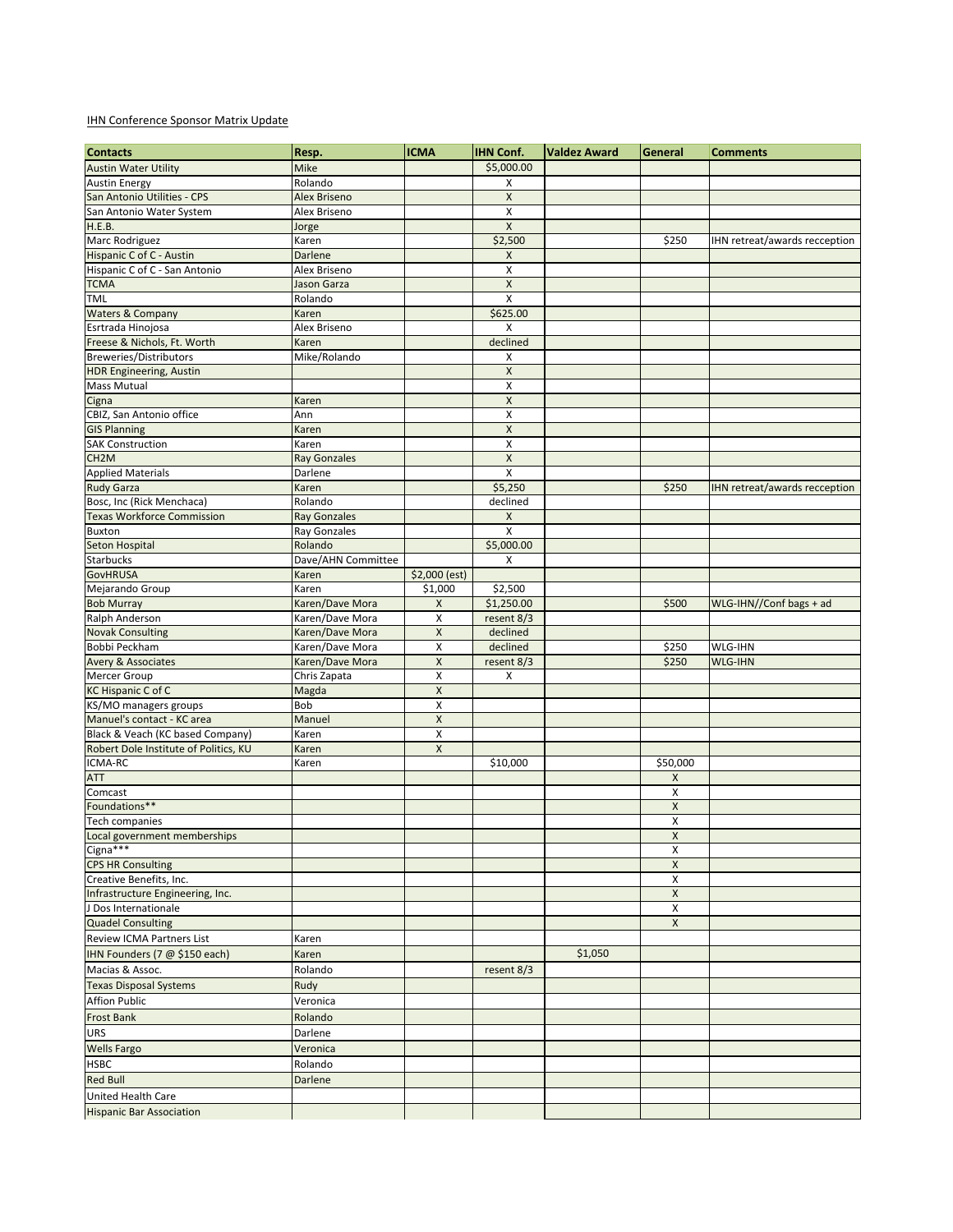| Acura                           |              |            |            |              |                  |
|---------------------------------|--------------|------------|------------|--------------|------------------|
| Toyota                          |              |            |            |              |                  |
| Ford Motor Co.                  |              |            |            |              |                  |
| Gottesman Co.                   |              |            |            |              |                  |
| MMANC                           | Karen        |            | \$500.00   |              |                  |
| <b>UMANT</b>                    |              |            |            |              |                  |
| UMAST                           |              |            |            |              |                  |
| Capital Metro                   |              |            | \$2,500.00 |              |                  |
| VIA                             | Alex Briseno |            |            |              |                  |
| <b>IBM</b>                      |              |            |            |              |                  |
| Bell                            |              |            |            |              |                  |
| Motorola                        |              |            |            |              |                  |
| Samsung                         | Darlene      |            |            |              |                  |
| Clearesult                      | Darlene      |            |            |              |                  |
| ARM                             | Darlene      |            |            |              |                  |
| 3m                              |              |            |            |              |                  |
| Texas Coffee Traders            | Darlene      |            |            |              |                  |
| <b>Giant Noise</b>              | Darlene      |            |            |              |                  |
| University Federal Dredit Union | Darlene      |            |            |              |                  |
| <b>Velocity Credit Union</b>    | Darlene      |            |            |              |                  |
| lсз                             | Darlene      |            |            |              |                  |
| Jet Blue                        |              |            |            |              |                  |
| Southwest Airlines              |              |            |            |              |                  |
| Walmart                         |              |            |            |              |                  |
| Individual Contributions        |              | \$1,000    | \$1,000    | \$500        |                  |
| Hawkins Company                 | Mike         |            | sent 8/16  |              |                  |
| Springsted                      | Claudia      |            | sent 8/11  |              |                  |
| Airlines                        | Rolando      |            |            |              |                  |
| Stifel (Nora Chavez)            | Karen        | sent 8/19  | sent 8/19  | sent 8/19    |                  |
| Sutherland Law Firm             | Mike         |            | sent 8/19  |              |                  |
| Siebert Bradford Shank & Co LLC | Karen        |            | sent 8/19  |              |                  |
| <b>ICMA</b>                     | Rita         |            | sent 8/19  |              |                  |
| Red Bull (Jennifer Jones)       | Darlene      |            | in-kind    |              |                  |
| <b>VIA Technology</b>           |              |            | \$2,500.00 |              | Awards reception |
| Chris Zapata                    |              | \$250.00   |            |              |                  |
| Maria Hurtado                   |              | \$1,000.00 | \$1,000.00 |              |                  |
| John Dever                      |              |            |            | \$<br>250.00 |                  |
| Karen Davis                     |              |            |            | \$<br>250.00 |                  |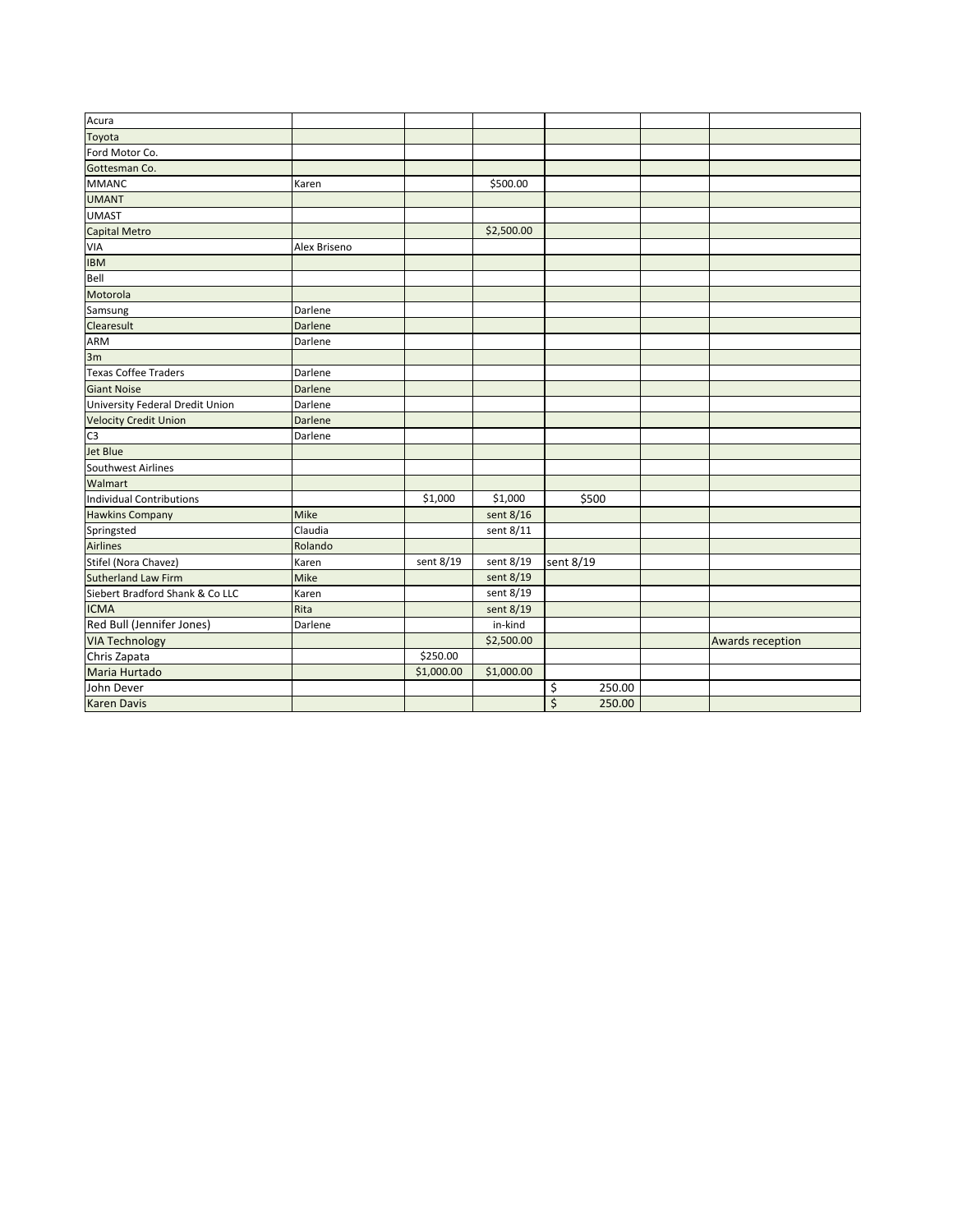

# **PROPOSED SCOPE OF WORK IHN REBRANDING PROJECT**

August 11, 2016

# **Project Overview**

Our understanding of the task at hand for the International Hispanic Network (IHN), is to undertake a **rebranding process** with a specific deliverable to create a new Brand Name. Creative Civilization is familiar with this type of assignment and will work closely with the leadership of IHN and its board leadership team to ensure that a unified, seamless brand identity is created.

# **Project Approach & Timeline**

Below is an overview of the process the Agency recommends to work with the IHN in a highly collaborative fashion to design, create and implement a fully integrated, holistic renaming, rebranding and repositioning program. Based on prior experience, Creative Civilization strongly recommends a 2½ month project in preparation to present the new brand name at the IHN National Annual Conference in Austin, TX, November 3-5, 2016.

The proposed approach for the rebranding process for IHN involves two phases, as described below. The subsequent phase of creative interpretation (designing the logo, creating branding guidelines, etc.) will be conducted by another resource engaged by IHN.

**Phase 1: Planning/Research** (mid-Aug/Sep) – Survey tools, video conference calls and interviews when feasible will be conducted with key organization leaders to determine rebranding goals. This information will provide content for the brand development process utilizing the Agency's proprietary tools -- ASM Model and Belief Evolution.

The Agency will work in collaborative mode with the IHN board and key stakeholders including select former board members to gather research on the current brand architecture including the following:

- Core values
- Current Beliefs/Desired Beliefs
- Attributes traits, characteristics, features
- Message strategic platform

**Phase 2: Brand Development** (Oct) – Review research findings, develop and present brand positioning, brand name and brand brief narrative.

# **Project Fee**

Based on previous experience on similar rebranding assignments, Creative Civilization estimates a typical total labor investment of approximately 80 hours on this project. The project will be billed at the reduced non-profit rate of \$95.00 per hour. (The standard blended hourly rate is \$125.00 per hour). Based on 80 hours, the total project cost is **\$7,600.00.** 

Upon execution of said agreement, 50% of the project cost or \$3,800 will be due and payable prior to initiation of work. The balance, \$3,800 is due upon presentation of the final brand name.